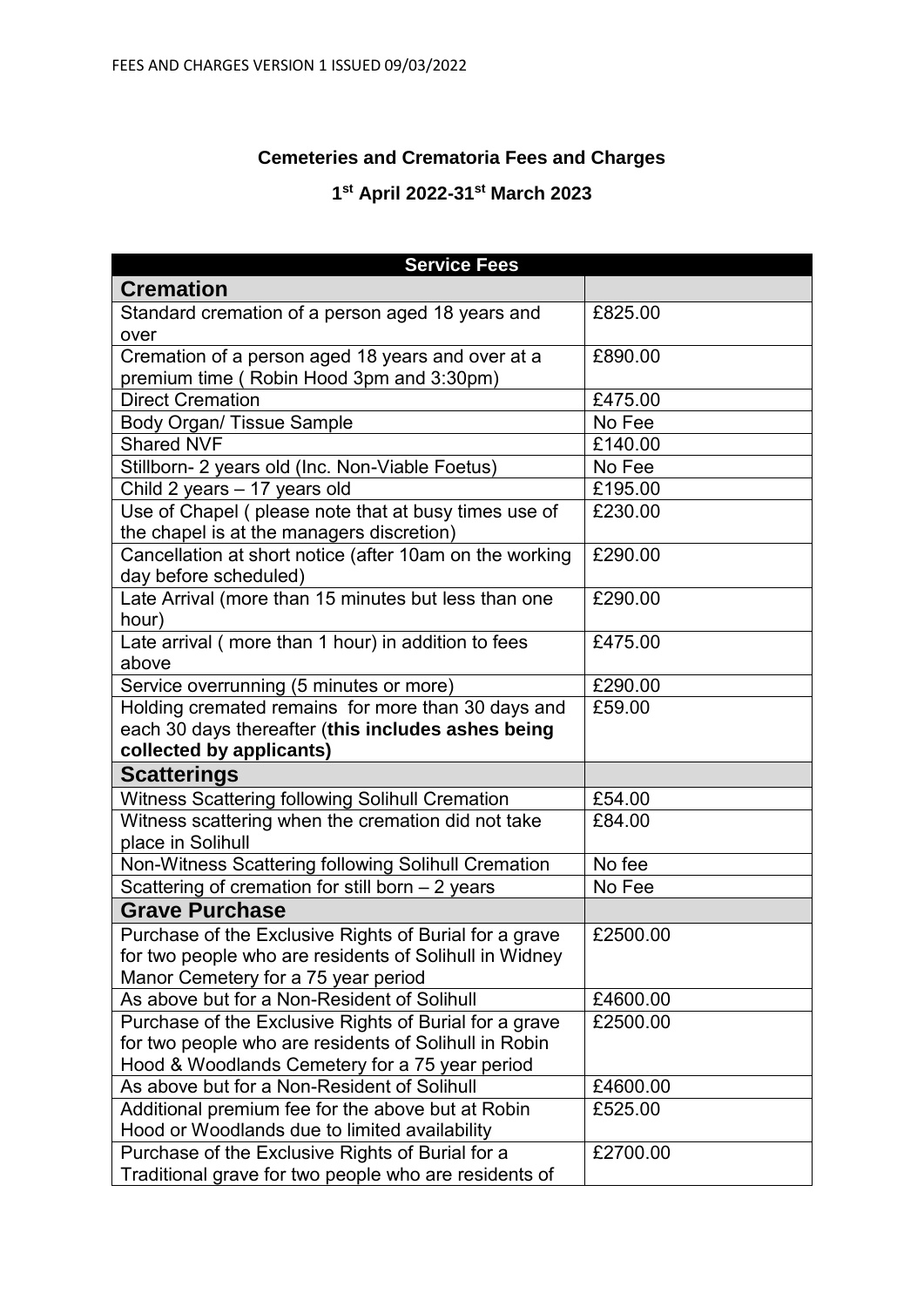| Solihull in Robin Hood or Widney Manor cemeteries for<br>a 75 year period                         |                 |
|---------------------------------------------------------------------------------------------------|-----------------|
| As above but for a Non-Resident of Solihull                                                       | £5500.00        |
| Purchase of the Exclusive Rights of Burial for a                                                  | £3650.00        |
| concrete chamber for one person who is a resident of                                              |                 |
| Solihull at Widney Manor Cemetery                                                                 |                 |
|                                                                                                   |                 |
| As above but for a Non-Resident of Solihull                                                       | £5750.00        |
| Purchase of the Exclusive Rights of Burial for a grave                                            | £360.00         |
| for a child (16 years and under) who is a resident of                                             |                 |
| Solihull in Widney Manor and Woodlands cemeteries                                                 |                 |
| for a period of 75 years.                                                                         |                 |
|                                                                                                   |                 |
| Providing all conditions are met then it may be possible                                          |                 |
| for Solihull to claim this cost from the Childrens Funeral                                        |                 |
| Fund                                                                                              |                 |
| As above but for a Non-Resident of Solihull                                                       | £910.00         |
|                                                                                                   |                 |
| Providing all conditions are met then it may be possible                                          |                 |
| for Solihull to claim this cost from the Childrens Funeral                                        |                 |
| Fund                                                                                              |                 |
| Purchase of the Exclusive Right of Burial for a Health                                            | £850.00         |
| Authority grave for a 75 year period                                                              |                 |
| Purchase of the Exclusive Rights of Burial for a                                                  | £775.00         |
| cremated remains plot for 2 people who are residents                                              |                 |
| of Solihull in all Solihull cemeteries for a period of 75                                         |                 |
| years                                                                                             |                 |
| Purchase of the Exclusive Rights of Burial for a                                                  | £1025.00        |
| cremated remains plot for 2 people who are Non-                                                   |                 |
| Residents of Solihull in Widney Manor and Woodlands                                               |                 |
| cemeteries for a period of 75 years                                                               | £1500.00        |
| As above but with additional premium added for Robin<br>Hood cemetery due to limited availability |                 |
| For the purchase of additional years of an                                                        |                 |
| <b>Exclusive Right of Burial up to a maximum of 99</b>                                            |                 |
| years                                                                                             |                 |
| To renew or extend the Exclusive Rights of burial for a                                           | £18.00 per year |
| full or cremated remains grave for a resident of Solihull                                         |                 |
| up to a maximum of 99 years                                                                       |                 |
| As above but for a Non-Resident                                                                   | £43.00 per year |
| Interment                                                                                         |                 |
| Fee for the first and any subsequent burials in a full                                            | £1050.00        |
| grave for a person aged 17 years and over in any                                                  |                 |
| Solihull cemetery for a resident of Solihull                                                      |                 |
| As above but for a Non-Resident                                                                   | £2340.00        |
| Fee for a burial in a concrete chamber at Widney                                                  | £420.00         |
| Manor cemetery for a resident of Solihull                                                         |                 |
| As above but for a Non-Resident                                                                   | £1610.00        |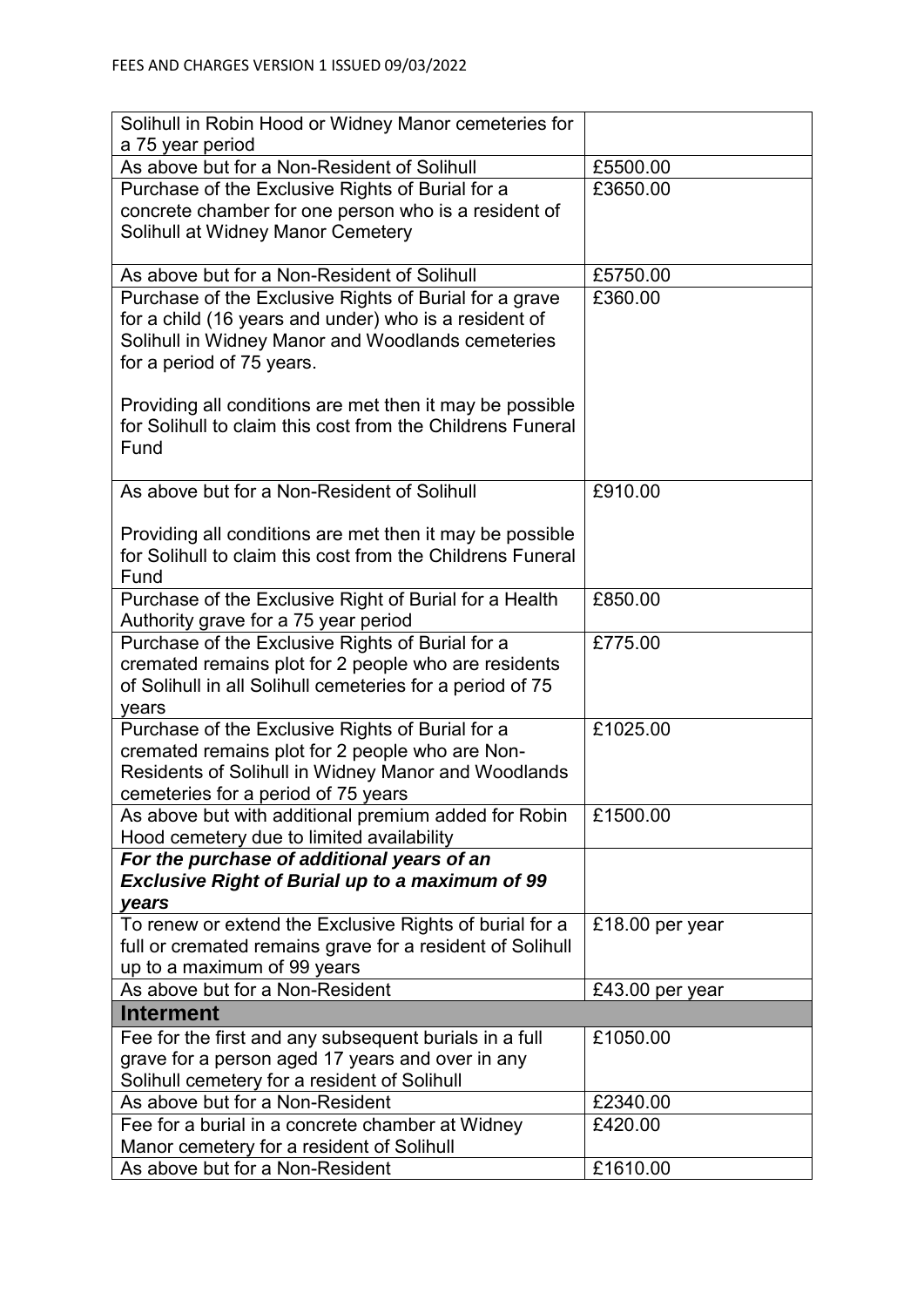| For the burial of a second coffin at the same time as                                                                                                 | £525.00                 |
|-------------------------------------------------------------------------------------------------------------------------------------------------------|-------------------------|
| the first coffin in any of our cemeteries for a resident of                                                                                           |                         |
| Solihull                                                                                                                                              |                         |
| As above but for a Non-Resident                                                                                                                       | £1170.00                |
| Fee for the burial of a child aged up to 18 years in a<br>single depth child's grave regardless of residency                                          | $\overline{N}$ o Fee    |
| Interment fee for the burial of a stillborn child in a<br>Health Authority grave regardless of residency                                              | £305.00                 |
| Fee for the burial of body organs or tissue samples<br>where the burial has already taken place                                                       | No Fee                  |
| Oversized Coffin (>6ft 8" max available 7ft 2") for a<br>resident of Solihull                                                                         | £300.00                 |
| As above but for a Non-Resident of Solihull                                                                                                           | £600.00                 |
| Use of Chapel                                                                                                                                         | £230.00                 |
| For the first and any subsequent burial of cremated<br>remains in a cremated remains grave in any of our<br>cemeteries for a resident of the Solihull | £250.00                 |
| As above for a Non-Resident                                                                                                                           | £465.00                 |
| For the burial of a second set of cremated remains at<br>the same time as the first set for a resident of Solihull                                    | £125.00                 |
| As above but for a Non-Resident                                                                                                                       | £233.00                 |
| For the burial of loose cremated remains within a full<br>grave in any of our cemeteries for a resident of Solihull                                   | £105.00                 |
| As above but for a Non-Resident                                                                                                                       | £230.00                 |
| For the burial of the loose cremated remains of a child<br>between the ages of 2 and 18 years of age in any of                                        | £225.00                 |
| our cemeteries regardless of residency<br>For the burial of cremated remains in a full grave                                                          | £1025.00                |
| where future full coffin burials will be required in any of                                                                                           |                         |
| our cemeteries regardless of residency                                                                                                                |                         |
| For the burial of the cremated remains of a stillborn                                                                                                 | No fee                  |
| child up to the age of 2 years regardless of residency                                                                                                |                         |
| Cancellation at short notice (after 10am on the working                                                                                               | £290.00                 |
| day before scheduled)                                                                                                                                 |                         |
| Late Arrival of more than 15 minutes but less than one                                                                                                | £290.00                 |
| hour                                                                                                                                                  |                         |
| Late arrival of more than one hour                                                                                                                    | £475.00                 |
|                                                                                                                                                       | In addition to previous |
|                                                                                                                                                       | fees                    |
| Service overrunning by more than 5 minutes                                                                                                            | £290.00                 |
| <b>Administration Fees</b>                                                                                                                            |                         |
| Arranging Funeral on the phone (when online function                                                                                                  | £29.00                  |
| is available)                                                                                                                                         |                         |
| Late submission of forms (Inc. but not limited to music                                                                                               | £59.00                  |
| and coffin sizes)                                                                                                                                     |                         |
| Administration of a public funeral                                                                                                                    | £325.00                 |
| <b>Historic Searches</b>                                                                                                                              | £32.00                  |
| <b>Grave Reassignment</b>                                                                                                                             | £97.00                  |
| <b>Administration Booking fee</b>                                                                                                                     | £30.00                  |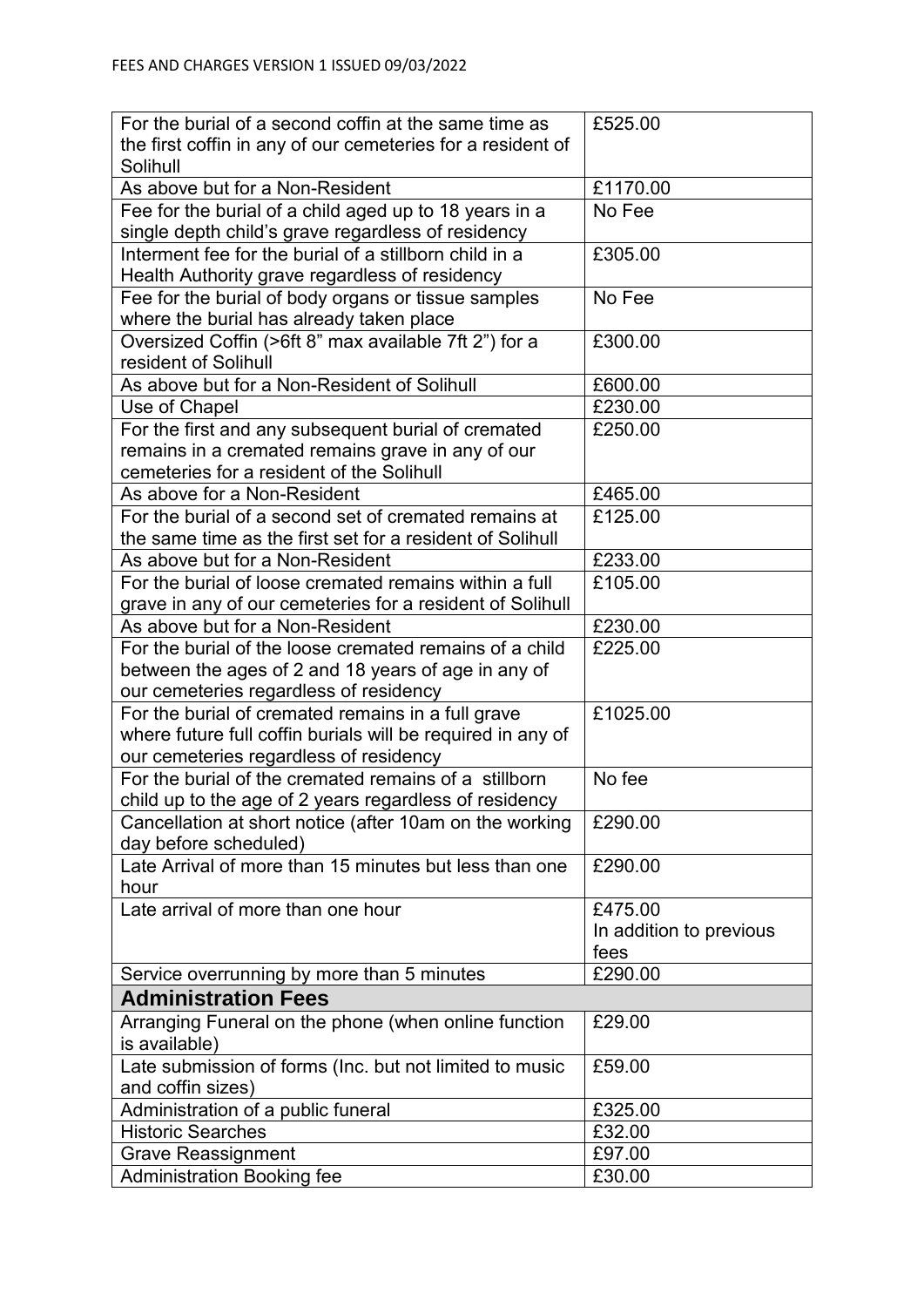| <b>Service Memorials</b>               |         |  |  |  |
|----------------------------------------|---------|--|--|--|
| <b>Memorial Service</b>                | £220.00 |  |  |  |
| Audio Recording (USB)                  | £50.00  |  |  |  |
| Live Webcast                           | £44.00  |  |  |  |
| Live Webcast & 28 day watch again      | £65.00  |  |  |  |
| Live Webcast & Keepsake (DVD/USB)      | £59.00  |  |  |  |
| <b>Headstone Permit</b>                |         |  |  |  |
| Vase without a headstone or kerb       | £52.00  |  |  |  |
| Headstone                              | £52.00  |  |  |  |
| <b>Cremated Remains Ledger</b>         | £52.00  |  |  |  |
| Remove & refit North CR1 bronze plaque | £42.00  |  |  |  |

| <b>Vaults</b>                                                                                                                                     | <b>Cost</b>                    | Length<br><b>of</b> | <b>Renewal</b><br><b>Cost</b> | <b>Location</b>                                                         |
|---------------------------------------------------------------------------------------------------------------------------------------------------|--------------------------------|---------------------|-------------------------------|-------------------------------------------------------------------------|
|                                                                                                                                                   |                                | <b>Lease</b>        |                               |                                                                         |
| <b>SANCTUM 2000 Above Ground Vault</b><br>Solihull Resident including placing and<br>casket<br>Inscribed memorial tablet with up to 80<br>Letters | £1300.00<br>£ 155.00           | 20 years            | N/A                           | Robin<br>Hood<br><b>LAWN 7</b><br>Woodlands<br>LAWN 5                   |
| Additional Letters (per Letter)<br><b>Standard Motif</b><br>Per Photograph (up to 3)                                                              | £ $3.10$<br>£105.00<br>£135.00 |                     |                               |                                                                         |
| Above Ground Vaults - Non - Resident<br>All other charges as above                                                                                | £2300.00                       | 20 years            | N/A                           | <b>Robin</b><br>Hood<br><b>LAWN 7</b><br>Woodlands<br>LAWN <sub>5</sub> |
| 2 <sup>nd</sup> placing including casket regardless<br>of residency                                                                               | £320.00                        | N/A                 | N/A                           | <b>Robin</b><br>Hood &<br>Woodlands                                     |
| <b>SANCTUM 2000 Above Ground Vault</b><br>Solihull Resident including placing and<br>casket                                                       |                                | 20 years            | N/A                           | Robin<br>Hood<br>Lavender<br>Walk                                       |
| 4 sets of remains                                                                                                                                 | £1550.00                       |                     |                               |                                                                         |
| 2 sets of remains                                                                                                                                 | £1110.00                       |                     |                               |                                                                         |
| Inscribed memorial tablet with up to 80<br>Letters                                                                                                | £155.00                        |                     |                               |                                                                         |
| Additional Letters (per Letter)                                                                                                                   | 3.10<br>£                      |                     |                               |                                                                         |
| <b>Standard Motif</b><br>Per Photograph (up to 3)                                                                                                 | £105.00<br>£135.00             |                     |                               |                                                                         |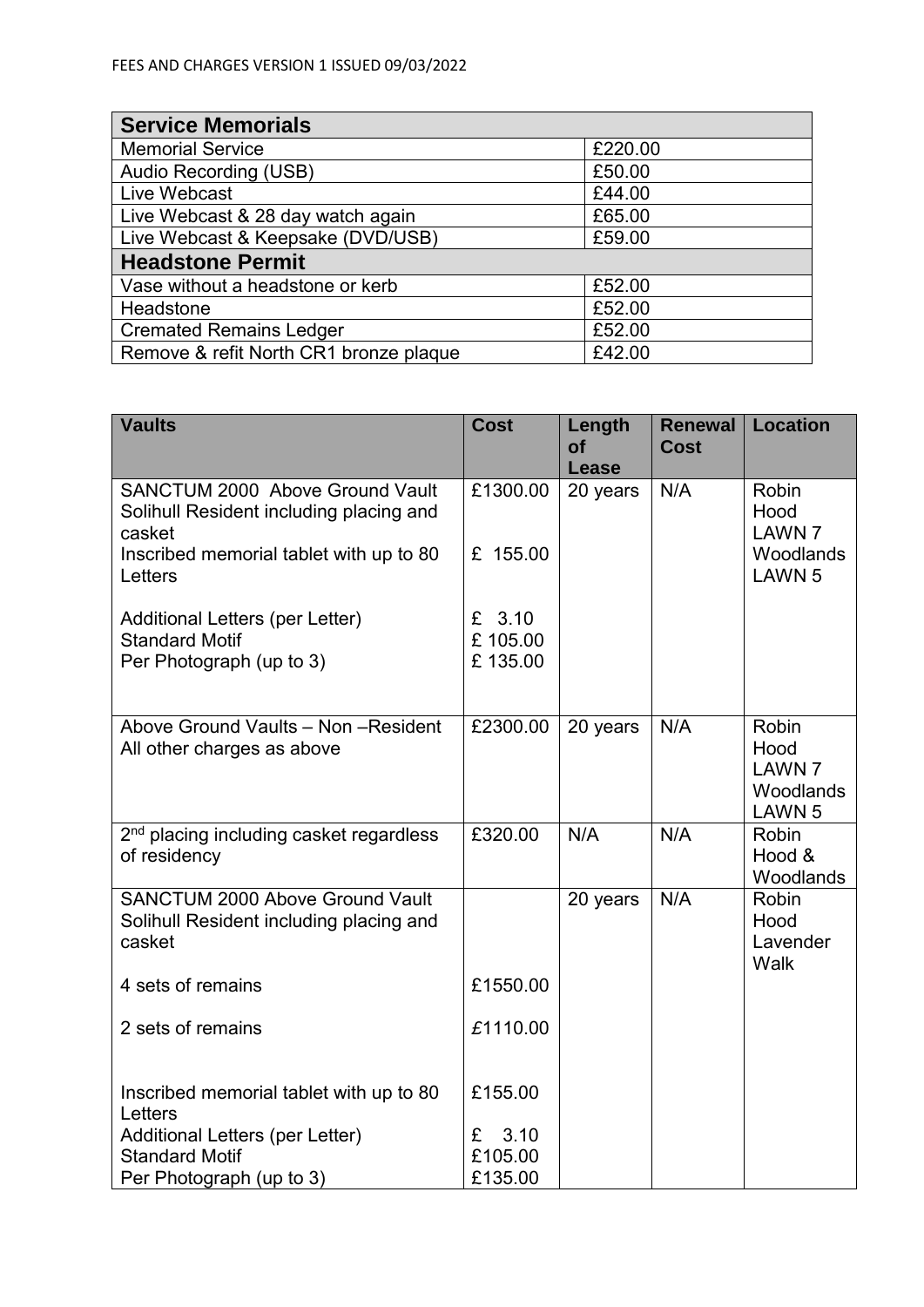| Above Ground Vaults - Non - Resident                           |           | 20 years            | N/A     | Lavender<br>Walk          |
|----------------------------------------------------------------|-----------|---------------------|---------|---------------------------|
| 4 sets of remains                                              | £2080.00  |                     |         |                           |
| 2 sets of remains                                              | £1550.00  |                     |         |                           |
| All other charges as above                                     |           |                     |         |                           |
| Sanctum 12 - Solihull Resident<br>including placing and casket | £725.00   | 20 years            | N/A     | Robin<br>Hood             |
| Inscribed memorial tablet with up to 80<br>letters             | £155.00   |                     |         | Garden of<br>Tranquillity |
| Additional Letters (per letter)                                | 3.10<br>£ |                     |         |                           |
| <b>Standard Motif</b>                                          | £105.00   |                     |         |                           |
| Per Photograph (up to 3)                                       | £135.00   |                     |         |                           |
| Sanctum 12 for a Non-Resident                                  | £910.00   |                     |         | Robin                     |
| All other details as above                                     |           |                     |         | Hood                      |
|                                                                |           |                     |         | Garden of<br>Tranquillity |
| 2 <sup>nd</sup> placing including casket regardless            | £320.00   |                     |         | Robin                     |
| of residency                                                   |           |                     |         | Hood                      |
| <b>Memorials</b>                                               |           |                     |         |                           |
| Bronze Plaque on a communal bench                              | £600.00   | 10 years            | £300.00 | All                       |
| (may have plaques placed by other<br>families)                 |           |                     | 5 years | Cemeteries                |
| Bronze plaque on an individual bench                           | £1000.00  | 10 years            | £500.00 | All                       |
| (only applicant can have plaques on the<br>bench)              |           |                     | 5 years | <b>Cemeteries</b>         |
| Additional/Replacement plaque                                  | £220.00   | For remaining       |         | All                       |
|                                                                |           | period of the lease |         | <b>Cemeteries</b>         |
| <b>Barbican Bird Bath and Sundial</b>                          | £310.00   | 3 years             | £180.00 | Robin                     |
| <b>Standard Motif</b>                                          | £105.00   |                     |         | Hood                      |
| Per Photograph (up to 2)                                       | £135.00   |                     |         |                           |
| <b>Barbican Book</b>                                           | £215.00   | 3 years             | £180.00 | Robin                     |
|                                                                |           |                     |         | Hood                      |
| <b>Book of Remembrance</b>                                     | £130.00   | N/A                 | N/A     | Robin<br>Hood &           |
| 2 Line Entry                                                   |           |                     |         | Woodlands                 |
| <b>Book of Remembrance</b>                                     | £145.00   | N/A                 | N/A     | Robin                     |
| 3 Line Entry                                                   |           |                     |         | Hood &                    |
|                                                                |           |                     |         | Woodlands                 |